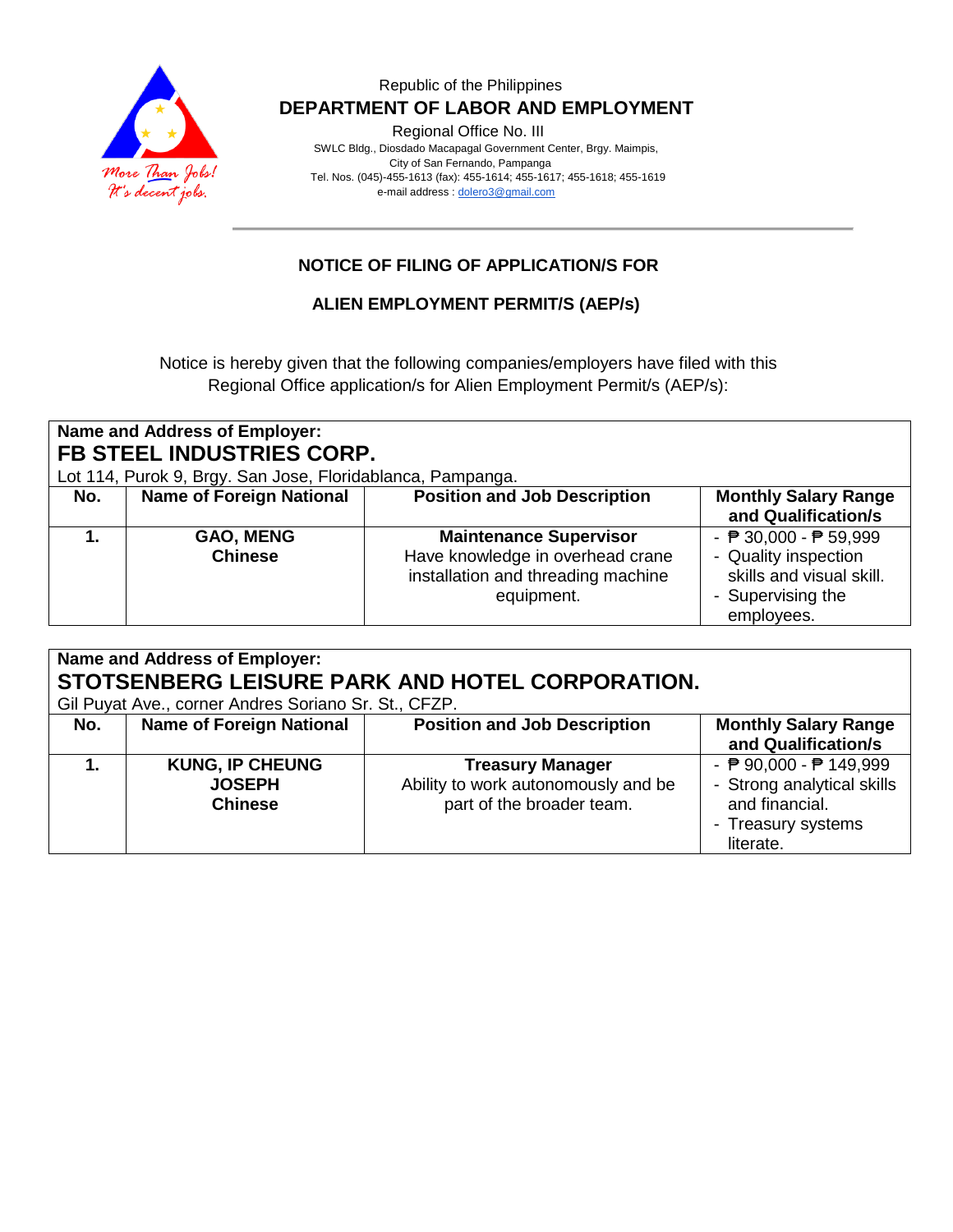

Regional Office No. III

 SWLC Bldg., Diosdado Macapagal Government Center, Brgy. Maimpis, City of San Fernando, Pampanga Tel. Nos. (045)-455-1613 (fax): 455-1614; 455-1617; 455-1618; 455-1619 e-mail address [: dolero3@gmail.com](mailto:dolero3@gmail.com)

| Name and Address of Employer:<br>HLD CLARK STEEL PIPE CO. INC.<br>Bldg. N13988 IE-5 SCTEX Road South, CFZP. |                                 |                                            |                                                 |  |
|-------------------------------------------------------------------------------------------------------------|---------------------------------|--------------------------------------------|-------------------------------------------------|--|
| No.                                                                                                         | <b>Name of Foreign National</b> | <b>Position and Job Description</b>        | <b>Monthly Salary Range</b>                     |  |
|                                                                                                             |                                 |                                            | and Qualification/s                             |  |
|                                                                                                             | <b>ZHANG, LIWEI</b>             | <b>Accounting Manager</b>                  | - $\overline{P}$ 60,000 - $\overline{P}$ 89,999 |  |
|                                                                                                             | <b>Chinese</b>                  | Daily reporting of the financial status to | - Graduate of Finance                           |  |
|                                                                                                             |                                 | the main office and will be handling the   | - Know how to write                             |  |
|                                                                                                             |                                 | Chinese system of the accounting.          | Chinese character and                           |  |
|                                                                                                             |                                 |                                            | speak in Mandarin.                              |  |

| Name and Address of Employer:<br>DIRECT SOURCING SOLUTIONS PHILIPPINES INC.<br>Clark Civil Aviation Complex, CFZP. |                                 |                                           |                                                 |  |
|--------------------------------------------------------------------------------------------------------------------|---------------------------------|-------------------------------------------|-------------------------------------------------|--|
| No.                                                                                                                | <b>Name of Foreign National</b> | <b>Position and Job Description</b>       | <b>Monthly Salary Range</b>                     |  |
|                                                                                                                    |                                 |                                           | and Qualification/s                             |  |
|                                                                                                                    | <b>MILLS, EVELYN REBECCA</b>    | <b>Service Delivery Lead</b>              | - $\overline{P}$ 60,000 - $\overline{P}$ 89,999 |  |
|                                                                                                                    | <b>Australian</b>               | Communicate and collaborate with          | - Strong experience in                          |  |
|                                                                                                                    |                                 | external and internal clients and analyze | dealing with                                    |  |
|                                                                                                                    |                                 | information.                              | international IT                                |  |
|                                                                                                                    |                                 |                                           | Clients.                                        |  |

| Name and Address of Employer:<br><b>REALSTEEL CORPORATION.</b> |                                           |                                                                                                                                               |                                                                                                                                                      |  |
|----------------------------------------------------------------|-------------------------------------------|-----------------------------------------------------------------------------------------------------------------------------------------------|------------------------------------------------------------------------------------------------------------------------------------------------------|--|
|                                                                | 8 Purok 1 San Isidro San Simon, Pampanga. |                                                                                                                                               |                                                                                                                                                      |  |
| No.                                                            | <b>Name of Foreign National</b>           | <b>Position and Job Description</b>                                                                                                           | <b>Monthly Salary Range</b><br>and Qualification/s                                                                                                   |  |
| 1.                                                             | <b>EKO SAIFULLOH</b><br><b>Indonesian</b> | <b>Quality Control / Quality Assurance</b><br><b>Manager</b><br>Monitoring and Inspecting site activities<br>such as quality assurance issue. | - $\overline{P}$ 60,000 - $\overline{P}$ 89,000<br>- Self-Motivated,<br>Initiatives, maintain a<br>high level of energy in<br>workplace.             |  |
| 2 <sub>1</sub>                                                 | <b>ALI SAFIAN</b><br><b>Indonesian</b>    | <b>Industrial Maintenance Manager</b><br>Overseeing the installation and<br>maintenance of the company industrial.                            | - $\overline{P}$ 60,000 - $\overline{P}$ 89,000<br>- Strong Verbal and<br>personal<br>communication<br>between Chinese<br>consumer and<br>suppliers. |  |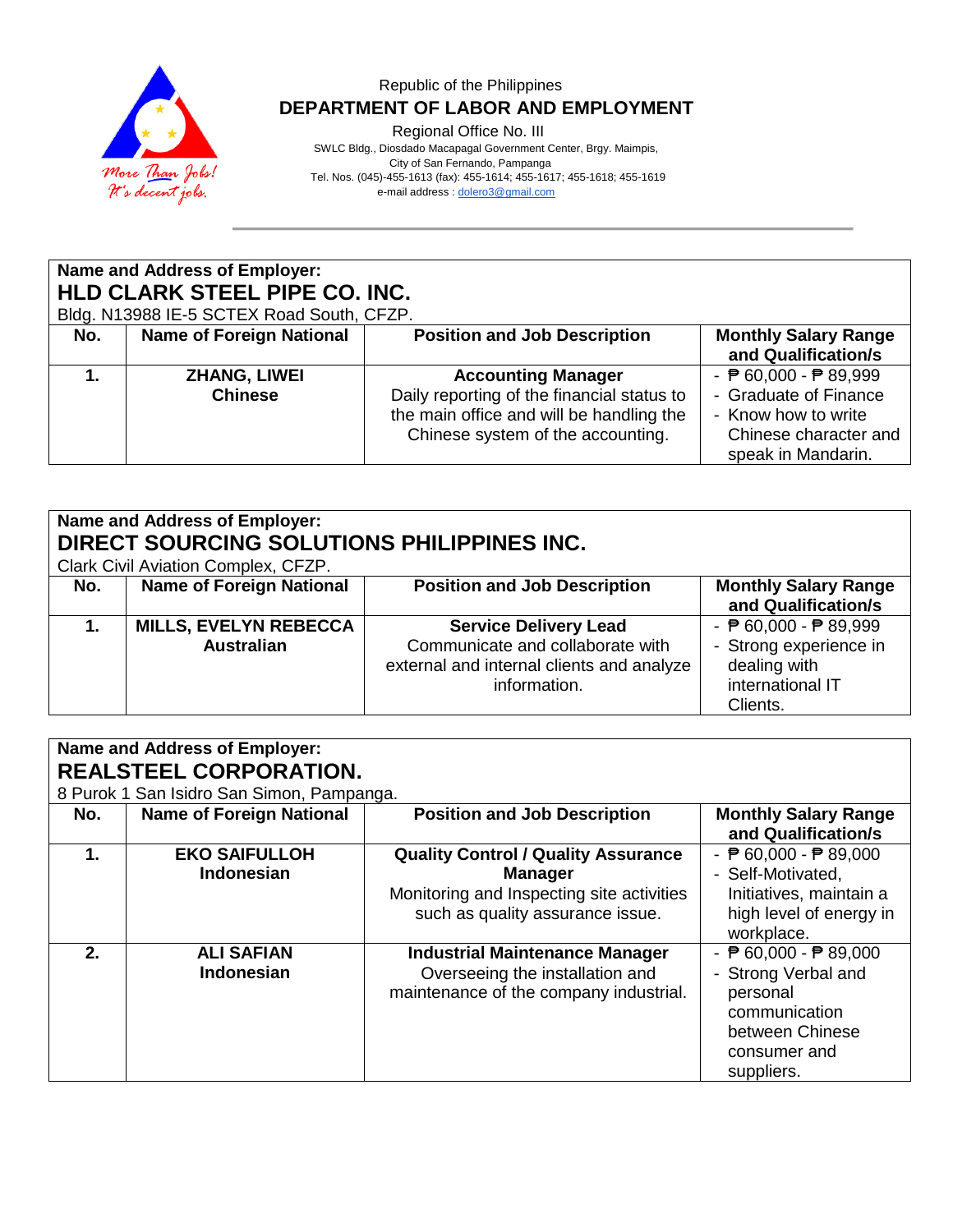

Regional Office No. III

 SWLC Bldg., Diosdado Macapagal Government Center, Brgy. Maimpis, City of San Fernando, Pampanga Tel. Nos. (045)-455-1613 (fax): 455-1614; 455-1617; 455-1618; 455-1619 e-mail address [: dolero3@gmail.com](mailto:dolero3@gmail.com)

| 3. | <b>SARYANTO</b><br>Indonesian              | <b>Calibration Manager</b><br>Responsible in the maintenance&<br>calibration of all industrial equipment.                                  | - $\sqrt{P}$ 60,000 - $\sqrt{P}$ 89,000<br>- Knowledge in field of<br>calibration of<br>machineries and<br>equipment's.                              |
|----|--------------------------------------------|--------------------------------------------------------------------------------------------------------------------------------------------|------------------------------------------------------------------------------------------------------------------------------------------------------|
| 4. | <b>SLAMET HIDAYAT</b><br><b>Indonesian</b> | <b>Industrial Maintenance</b><br>Supporting and coordinating team's<br>senior technician to all industrial staff.                          | - $\sqrt{P}$ 60,000 - $\sqrt{P}$ 89,000<br>- Strong Verbal and<br>personal<br>communication<br>between Chinese<br>consumer and<br>suppliers.         |
| 5. | <b>JAFAR AMIN</b><br>Indonesian            | <b>Electrical Supervisor</b><br>In charge of daily activities for facilities<br>and effective electrical equipment's.                      | - $\sqrt{P}$ 60,000 - $\sqrt{P}$ 89,000<br>- Strong Verbal and<br>personal<br>communication<br>between Chinese<br>consumer and<br>suppliers.         |
| 6. | <b>RIDHO SETIAWAN</b><br>Indonesian        | <b>Mechanical Maintenance Manager</b><br>In charge of preservation of all<br>mechanical equipment.                                         | - $\overline{P}$ 60,000 - $\overline{P}$ 89,000<br>- Strong Verbal and<br>personal<br>communication<br>between Chinese<br>consumer and<br>suppliers. |
| 7. | <b>MUSLIKAN</b><br>Indonesian              | <b>Mechanical Hydraulic Technician</b><br>Maintaining & Performing preventive<br>maintenance of the hydraulic system.                      | - $\sqrt{P}$ 60,000 - $\sqrt{P}$ 89,000<br>- Quality consumer's<br>service &<br>communication skills.                                                |
| 8. | <b>MOH ARIFIN</b><br>Indonesian            | <b>Mobile Equipment Maintenance</b><br><b>Manager</b><br>Training local's workforce on<br>troubleshooting of mobile heavy<br>equipment.    | - $\sqrt{P}$ 60,000 - $\sqrt{P}$ 89,000<br>- Advance knowledge &<br>proficiency in heavy<br>equipment.                                               |
| 9. | <b>SUKARNO</b><br>Indonesian               | <b>Mobile Equipment Maintenance</b><br><b>Supervisor</b><br>Training local's workforce on<br>troubleshooting of mobile heavy<br>equipment. | - $\overline{P}$ 60,000 - $\overline{P}$ 89,000<br>- Strong Verbal and<br>personal<br>communication<br>between Chinese<br>consumer and<br>suppliers. |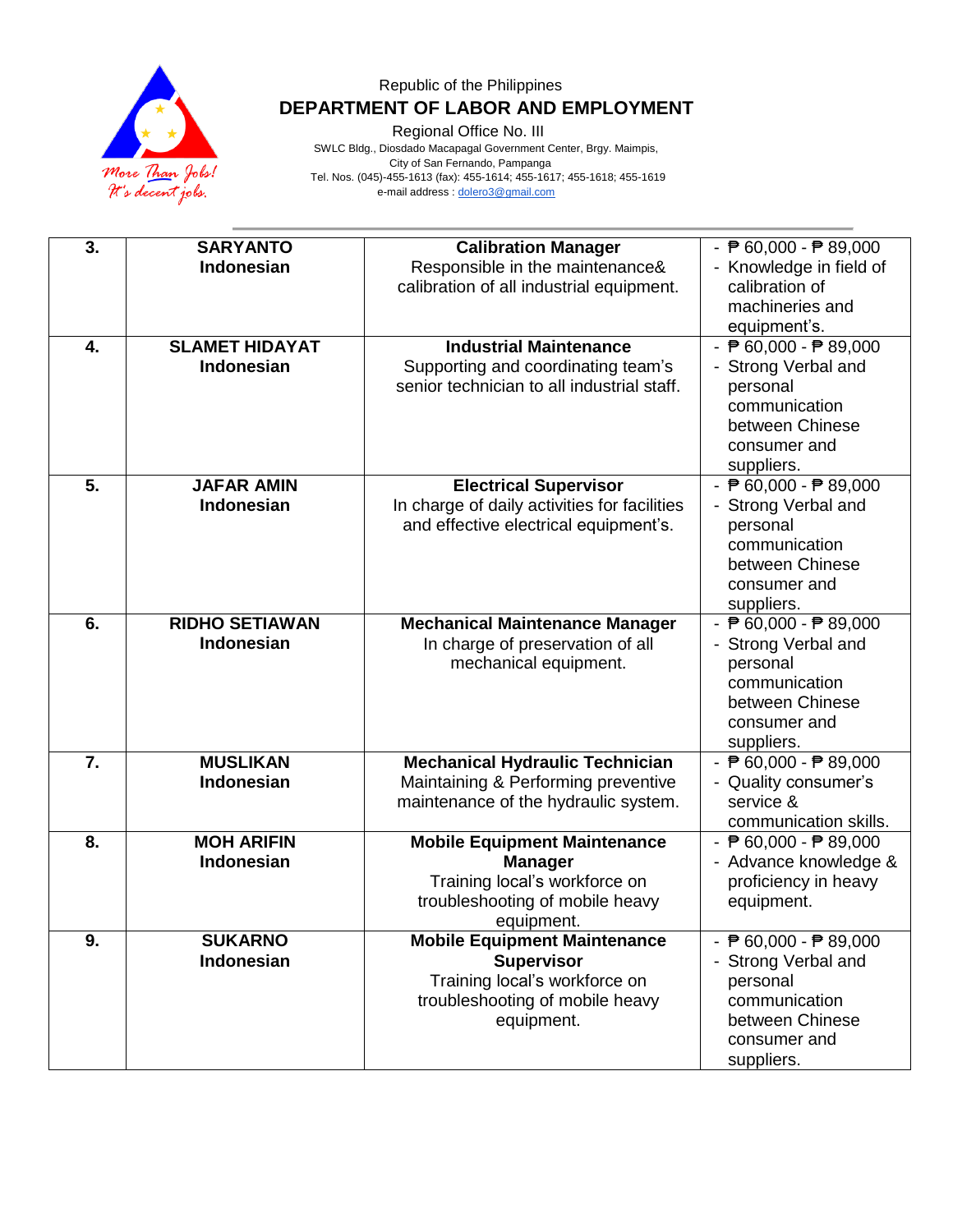

Regional Office No. III

 SWLC Bldg., Diosdado Macapagal Government Center, Brgy. Maimpis, City of San Fernando, Pampanga Tel. Nos. (045)-455-1613 (fax): 455-1614; 455-1617; 455-1618; 455-1619 e-mail address [: dolero3@gmail.com](mailto:dolero3@gmail.com)

| 10. | <b>MUHAMAD SUPRIYANTO</b><br><b>Indonesian</b> | <b>Power Electrician Consultant</b><br>Utilizing AutoCAD electric design and | - $\overline{P}$ 60,000 - $\overline{P}$ 89,000<br>- Advance knowledge in |
|-----|------------------------------------------------|------------------------------------------------------------------------------|---------------------------------------------------------------------------|
|     |                                                | create outcomes by maximizing the<br>electric design.                        | electrical design.                                                        |
| 11. | <b>NUR SOLIKIN</b>                             | <b>Mechanical Maintenance Supervisor</b>                                     | - $\overline{P}$ 60,000 - $\overline{P}$ 89,000                           |
|     | Indonesian                                     | In charge of conducting regular & timely                                     | Manage the                                                                |
|     |                                                | inspection of the site machineries.                                          | communication                                                             |
|     |                                                |                                                                              | between Chinese                                                           |
|     |                                                |                                                                              | consumer and                                                              |
|     |                                                |                                                                              | suppliers.                                                                |
| 12. | <b>SUDARTO</b>                                 | <b>Assistant Crane Tech Consultant</b>                                       | - $\overline{P}$ 60,000 - $\overline{P}$ 89,000                           |
|     | Indonesian                                     | Supervising the incoming new crane.                                          | - Tolerant and flexible                                                   |
|     |                                                |                                                                              | - Adjust to different<br>situation.                                       |
|     |                                                |                                                                              |                                                                           |
| 13. | <b>MUHAMMAD KHADIRIN</b>                       | <b>HVAC Manager</b>                                                          | - $\sqrt{P}$ 60,000 - $\sqrt{P}$ 89,000                                   |
|     | <b>Indonesian</b>                              | Repair and Install HVAC System of the                                        | - Advance knowledge in                                                    |
| 14. | <b>MUNAH</b>                                   | building & other infrastructure.<br><b>Crane Tech Consultant</b>             | HVAC System.                                                              |
|     | Indonesian                                     |                                                                              | - $\sqrt{P}$ 60,000 - $\sqrt{P}$ 89,000                                   |
|     |                                                | Timeline of the repair required and<br>replace defective parts.              | Strong Verbal and<br>personal                                             |
|     |                                                |                                                                              | communication                                                             |
|     |                                                |                                                                              | between Chinese                                                           |
|     |                                                |                                                                              | consumer and                                                              |
|     |                                                |                                                                              | suppliers.                                                                |
| 15. | <b>SAEKIL HADI</b>                             | <b>Assistant Power Electrical</b>                                            | - $\sqrt{P}$ 60,000 - $\sqrt{P}$ 89,000                                   |
|     | Indonesian                                     | <b>Consultant</b>                                                            | - Strong Verbal and                                                       |
|     |                                                | Overseeing the installation and                                              | personal                                                                  |
|     |                                                | maintenance of electrical wirings.                                           | communication                                                             |
|     |                                                |                                                                              | between Chinese                                                           |
|     |                                                |                                                                              | consumer and                                                              |
|     |                                                |                                                                              | suppliers.                                                                |

| Name and Address of Employer:<br><b>JANTZEN INTERNATIONAL FASHION CO. LTD. INC.</b><br>Bldg. 5415 C.M. Recto Highway, CFZP. |                                 |                                       |                                                 |  |
|-----------------------------------------------------------------------------------------------------------------------------|---------------------------------|---------------------------------------|-------------------------------------------------|--|
| No.                                                                                                                         | <b>Name of Foreign National</b> | <b>Position and Job Description</b>   | <b>Monthly Salary Range</b>                     |  |
|                                                                                                                             |                                 |                                       | and Qualification/s                             |  |
|                                                                                                                             | LIU, JIA                        | <b>Trainer for Sewing Operations</b>  | - $\overline{P}$ 30,000 - $\overline{P}$ 59,000 |  |
|                                                                                                                             | <b>Chinese</b>                  | (Sewing Technician)                   | - Must at least 5-10                            |  |
|                                                                                                                             |                                 | Provide instruction and demonstration | years of experience on                          |  |
|                                                                                                                             |                                 | on how to do new sewing techniques,   | undergarments and                               |  |
|                                                                                                                             |                                 |                                       | swimwear sewing.                                |  |